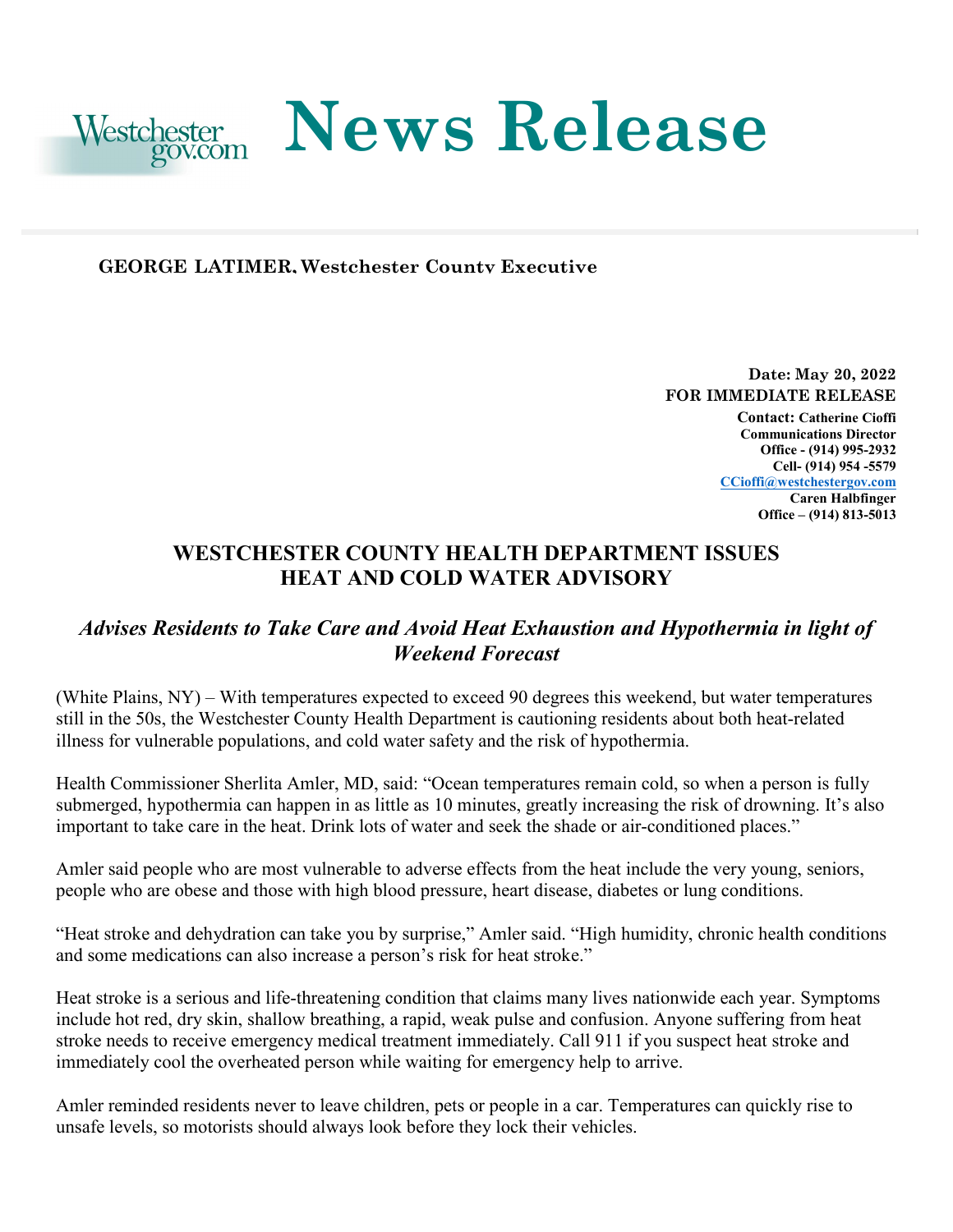brief the time." Amler said. "Closed vehicles can quickly heat up to a life-threatening 140° F or more." "To avoid tragedy, it's also vital to never leave infants, children, seniors or pets in a closed car no matter how

 breaks and drinking lots of water can help prevent heat exhaustion. Signs include headache, nausea or vomiting, Another concern during a heat wave is heat exhaustion. Seniors, young children, people who are overweight or who have high blood pressure, people who work outside or in other hot environments are most at risk. Frequent dizziness and exhaustion, as well as cool, moist, pale or flushed skin. Anyone suffering from heat exhaustion should move out of the sun and apply cool, wet cloths to their skin.

"During a heat wave, seniors, young children and people with compromised immunity especially should avoid vigorous outdoor activity, seek the shade, spend time in air-conditioned locations and drink lots of water throughout the day," Amler said. "Especially when they're swimming and playing in the water, children often forget to drink, so parents and caregivers should prompt children to take breaks to hydrate."

 to travel in less populated areas, bring water and an umbrella for shade if it becomes necessary to leave the car. Those who plan to travel by car should prepare their vehicle before hitting the road. Always travel with a spare battery, and avoid leaving radios, phone chargers and other accessories running when the engine is not. Check to make sure your air conditioning is properly functioning and coolant is at the proper level. If you plan Always keep air flowing throughout the vehicle, and try to park in the shade.

at www.westchestergov.com/health. For tips to prevent heat-related illness and places to stay cool, residents can visit the Health Department website

 centers often serve as cooling centers, but call before you go. Residents who need a place to cool off can go to an indoor mall. Senior centers, libraries and community

Elevated heat and humidity can also lead to unhealthy levels of ozone, a gas produced by the action of sunlight on organic air contaminants from auto exhaust and other sources. The New York State Department of Environmental Conservation forecasts daily ozone conditions at [\(http://www.dec.ny.gov\)](http://www.dec.ny.gov/), or call the New York State Air Quality Hotline at 1-800-535-1345.

The County's Department of Emergency Services is monitoring the weather forecast, tracking the opening of local Cooling Centers and is in contact with Con Edison and NYSEG concerning the potential for power outages.

 at [www.westchestergov.com/health.](http://www.westchestergov.com/health) For tips to prevent heat-related illness and places to stay cool, residents can visit the Health Department website

**###** 

### **About Westchester County**

 Westchester County, located in the heart of the historic Hudson Valley, covers 500 square miles and has a population of just over one million. Originally home to Native Americans, who were members of the Lenape tribe, it is today a rich mix of many cultures and landscapes. The County is a blend of bustling cities, quaint of 6 cities, 19 towns and 20 villages. Westchester County is known for top-notch public schools, and a high quality of life. The County is also an intellectual capital, boasting a highly educated workforce, competitive centers. Westchester is led by County Executive George Latimer, who took office in January 2018 as the ninth villages and picturesque towns as well as open spaces and a network of beautiful parks. Westchester is made up colleges and universities, Fortune 500 companies, world changing non-profits, and cutting-edge research County Executive. Using inclusion and openness as a foreground, Latimer is fighting to make Westchester a destination for all people to live, work and enjoy. Learn more about Westchester County by visiting [www.westchestergov.com](http://www.westchestergov.com/)